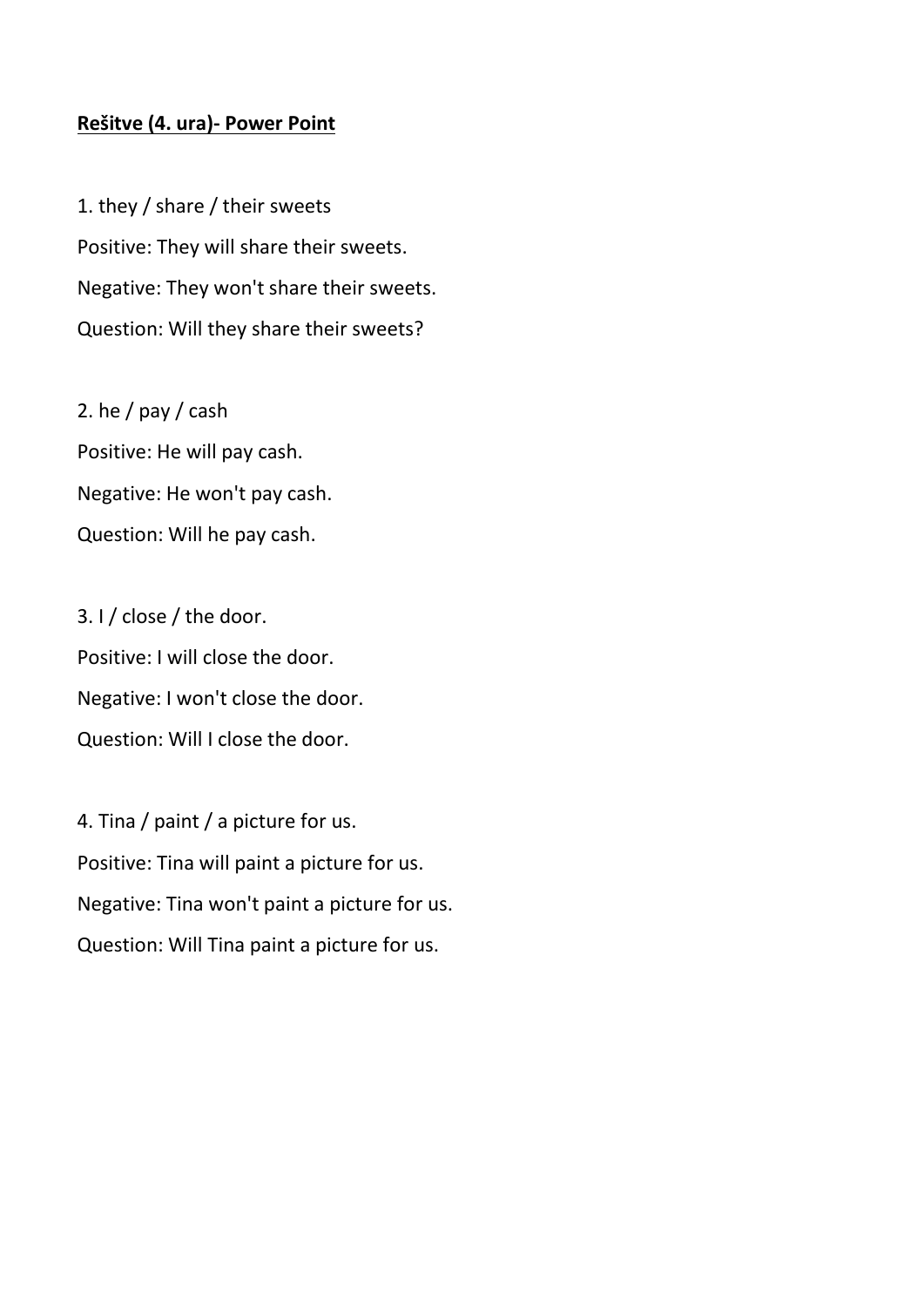Jim asked a fortune teller about his future. Here is what she told him.

- 1. You will earn a lot of money.
- 2. You will travel around the world.
- 3. You will meet lots of interesting people.
- 4. Everybody will adore you.
- 5. You won't have any problems.
- 6. Many people will serve you.
- 7. They will anticipate your wishes.
- 8. There won't be anything left to wish for.
- 9. Everything will be perfect.
- 10.But all these things will happen only if you marry me.

## **DOPOLNILNI POUK,** 7. RAZRED, 5.URA

- 1. Preberi tekst: What will my future be?
- 2. Desno od teksta moraš poiskati sopomenke danim besedam. Piši v zvezek.
- 3. Pod tekstom pa so vprašanja na katera odgovoriš. Odgovore poišči v tekstu.
- 4. Sedaj pa napiši kakšna bo tvoja prihodnost. Napiši 7 stavkov, pošlji jih na moj mail: [ankabalant@gmail.com.](mailto:ankabalant@gmail.com)